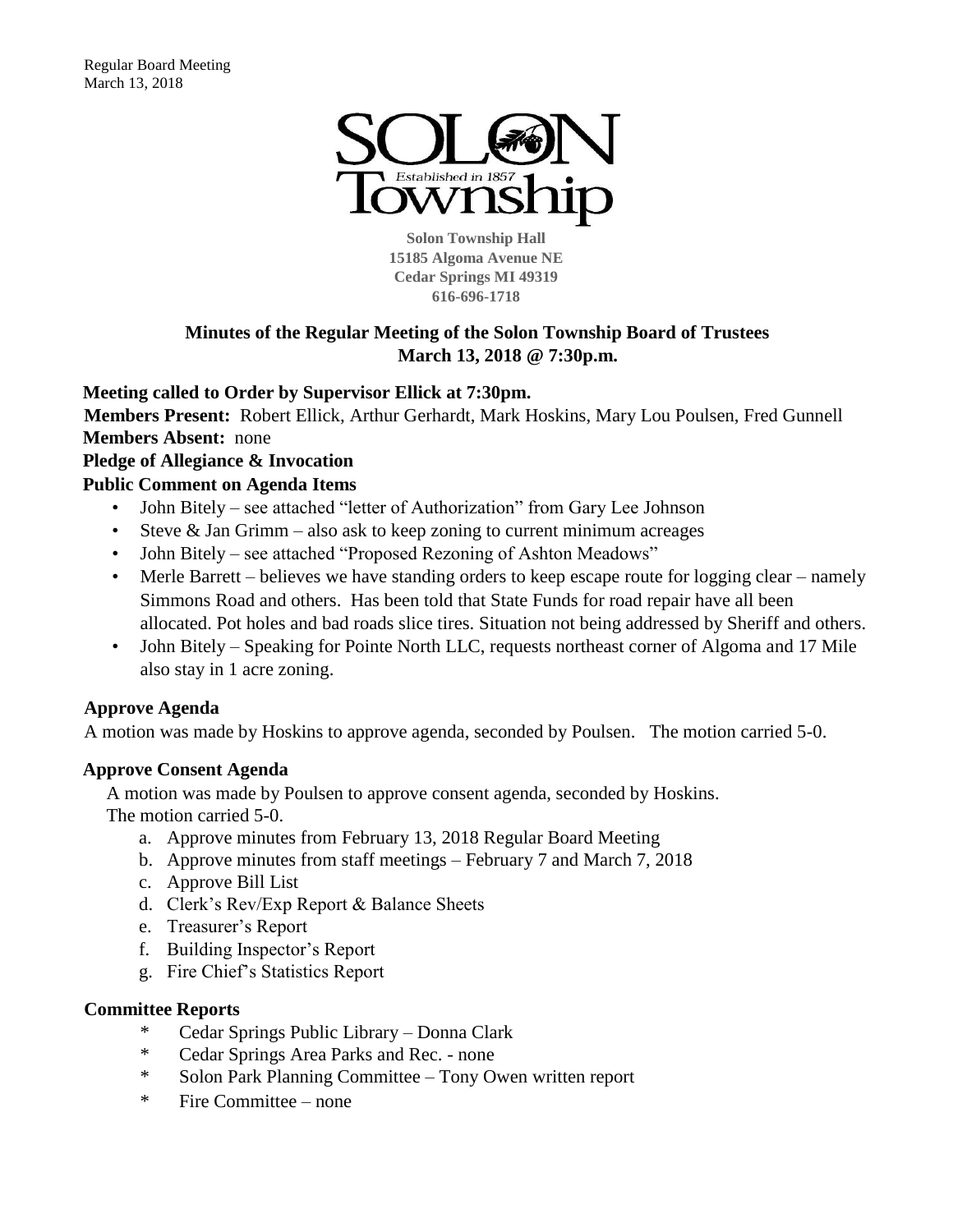#### **Old Business**

• Radar Speed Sign – Motion by Ellick to table until April Board Meeting for more time to go over quotes, second by Hoskins, motion carried  $5 - 0$ .

#### **New Business**

#### • **Master Plan Resolution**

A motion was made by Gunnell to adopt Master Plan as drafted by Planning Commission, seconded by Ellick. Discussion included concern about the future use map causing confusion for residents and the township assessor and zoning administrator. A PC member commented cloud gave flexibility.  $2<sup>nd</sup>$  PC member stated he understood the planner was going to redraw the map along lot lines and he was surprised it wasn't included that way.

On a Roll Call Vote: Ellick-Y; Gunnell-Y; Hoskins-Y, Poulsen-Y; Gerhardt-Y. Motion carried 5-0.

#### • **AR-1, AR-2 Ordinance Amendment**

A motion was made by Gunnell to approve ordinance amendment, second by Ellick. Public comments: Mr. Grim stated that the hardline map was just recently produced and residents should have input if their land is affected. Mr. Barrett spoke of a court order and out of compliance situation on Wiersma. Hal Babcock stated the map showed specific section by section detail to follow the intent of the amendment. Mr. Bitely commented on page 4 descriptions – that he had requested a copy of the new map and came into the township office today to get it but it wasn't available – what is wrong with getting information to the public prior to adoption? Mr. Matulis commented that the Planning Commission meetings are open meetings and asked if the maps were discussed and available at those meetings. Mr. Bitely asked it be noted that map information was difficult to obtain.

#### Motion was withdrawn by Gunnell.

A motion was made by Ellick to table to the April 10<sup>th</sup> Board meeting, second by Hoskins. Motion carried 5-0.

A motion was made by Ellick to extend Temporary Moratorium on applications for building permits, land divisions and certain zoning reviews with respect to certain uses in the AR- Agricultural Residential district within the township to April 12, 2018 to coincide with Ordinance Amendment, second by Hoskins. Motion carried  $5 - 0$ .

#### • **Ordinance Amendment - Agritourism**

A motion was made by Ellick to table to April 10, 2018 board meeting because of references to AR-1 and AR-2 districts, second by Poulsen. Motion carried 5-0.

#### • **Procedure to update Zoning Ordinance and General Ordinance Books by Attorney**

A motion was made by Ellick to hire Attorney to update Zoning and General Ordinance Books as amendments are made, second by Hoskins. Motion carried 5-0.

#### • **Request for Lot lighting at Fire Dept - \$1,610**

A motion was made by Gunnell to approve quote for lighting, second by Gerhardt. Motion carried 5-0.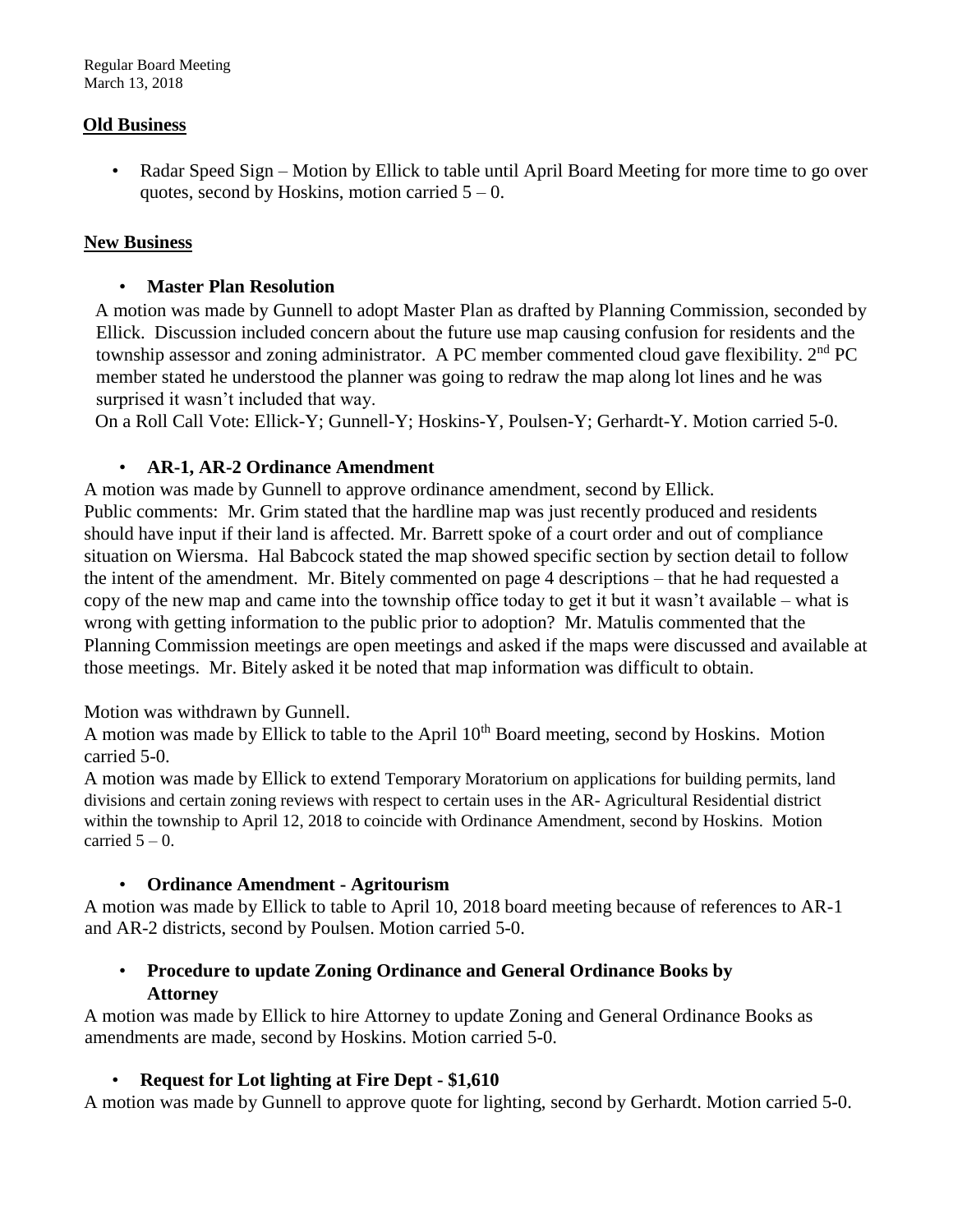# • **Request for cordless lighting for Fire Dept apparatus - \$3,199.90**

A motion was made by Gunnell to approve quote for 4 lights, second by Hoskins. Motion carried 5-0.

### • **Park Millage request**

A motion was made by Poulsen to approve request by Park Committee to place proposal for 1 mill/10 year for Park Construction on November 2018 ballot, second by Gerhardt. Discussion by board members: no interest, taxpayers bill adds up after awhile with each small request, no problem with township chipping in funds or with the public donating but don't think a millage is the way to go. Suggested asking for donations in the newsletter. Motion failed 1-4.

# • **Appoint Park Committee members**

A motion was made by Poulsen to appoint Shelly Hilbert, Shelly Aardema, Hal Babcock, Annette Ellick, Tony Owen, Dan Davis, Mary Lou Poulsen to Park Committee, second by Ellick. Motion carried 5-0

# **Public Hearing on Township Budget 2018-2019**

Supervisor opened public hearing at 8:51.

T. Owen requests C.S. Area Parks & Rec budgeted support be redirected to Solon Park.

Mr. Bitely asked if Board has considered how rezoning of AR-1 & AR-2 would greatly reduce raw value of properties and how that would affect tax income.

S. Skelonc stated developments are in the middle of the township but should have been where water and sewer is available. Also, County nor State would reduce raw value of farm land because of "potential  $use"$ .

R. Ellick stated there is a potential that values may be affected but wouldn't affect budget for coming year that we are discussing. Also stated the township's portion of taxes collected is so little, it would not affect revenue much in coming years.

Supervisor closed public hearing at 9:05.

Motion by Ellick to schedule special meeting for budget on Tuesday, March 27 at 7:30pm, second by Gunnell. Motion carried 5-0.

# **Correspondence**

#### **Trustee Gunnell**: none

**Trustee Hoskins:** Recognition to Fire Department for ISO rating improvement that may affect residents' insurance premiums.

**Treasurer:** Another tax season over

**Clerk**: none

**Supervisor:** Nothing settled yet between Road Commission and Community Development for road improvements.

# **Additional public comments**:

Mr. Bitely – thank you for hearing him tonight. Would like a copy of Master Plan. He was given the draft copy that is currently available.

Mr. Matulis – Commented that Master Plan is a guideline for ordinances. Ordinances may not necessarily follow Master Plan exactly. Ordinance is law, Master Plan is guideline to that law.

A motion was made by Gunnell to adjourn, support by Hoskins, motion carried 5-0.

**Meeting adjourned @ 9:12 pm.** NEXT MEETING: April 10, 2018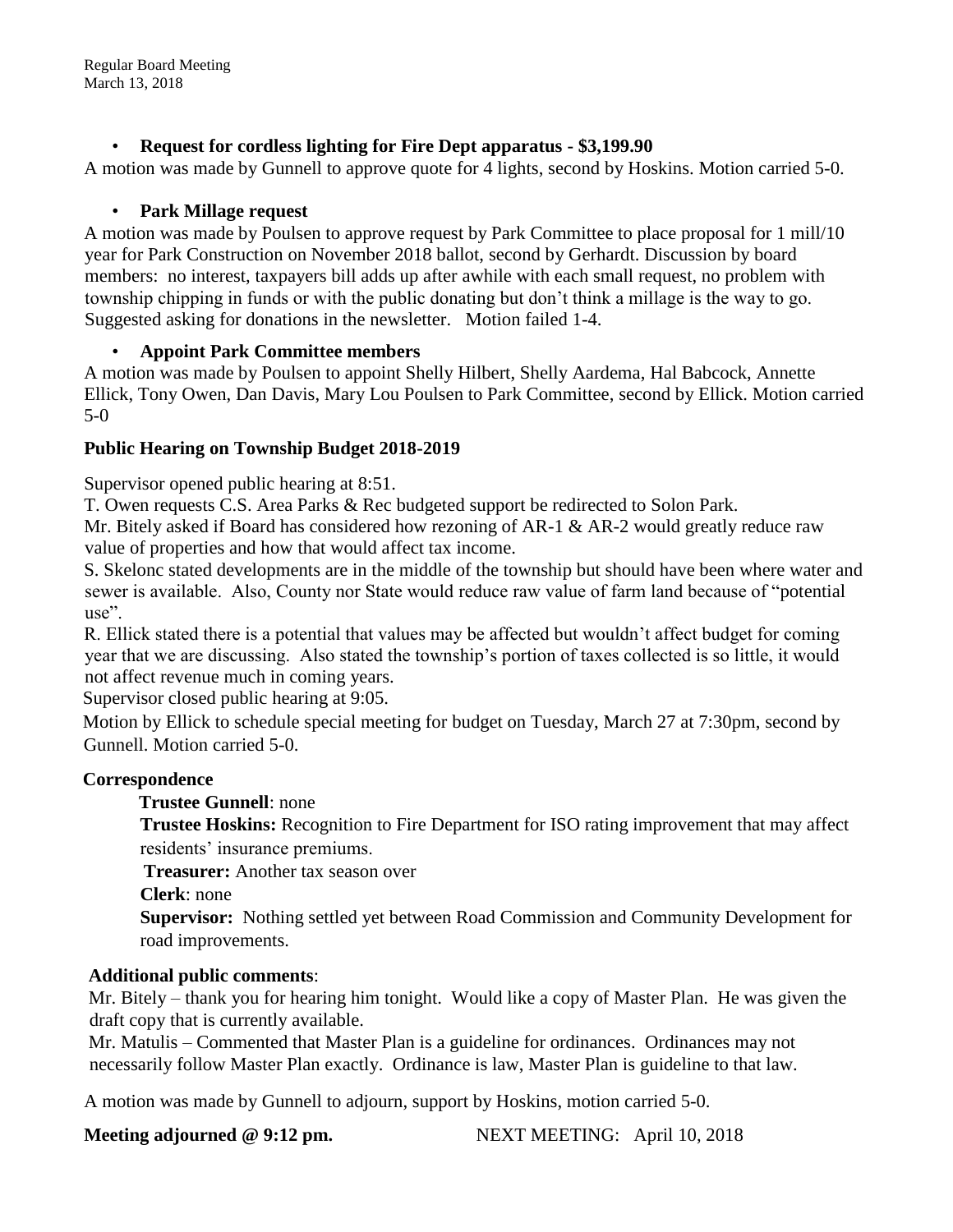# Letter of Authorization

Gary Lee Johnson Property Owner 1401 19 Mile Road Cedar Springs, M! 49319 March

13th, 2018

Solon Township Board 2305 19 Mile Road NE Cedar Springs, Ml 49319

Dear Solon Township Board,

This letter is to authorize John Bitely to stand on my behalf at the monthly Solon Township Board Meeting to discuss the current zoning expansion discussion.

Sincerely,

Gary Lee Johnson Property Owner 1401 19 Mile Road Cedar Springs, Ml 49319 Phone: 616.540.1632

March 13th, 2018

Solon Township Board:

In regards to the polling that was conducted this previous autumn, the zoning restructure survey resulted in a 68% vote to maintain current zoning regulations. With this recent sampling of the general population, the evidence is clear that the public wishes no change to occur to current ordnances. I echo the sentiment of the survey results while providing the following wisdom from my time on the board 20 years previous as the zoning board chairman. In that time we conducted public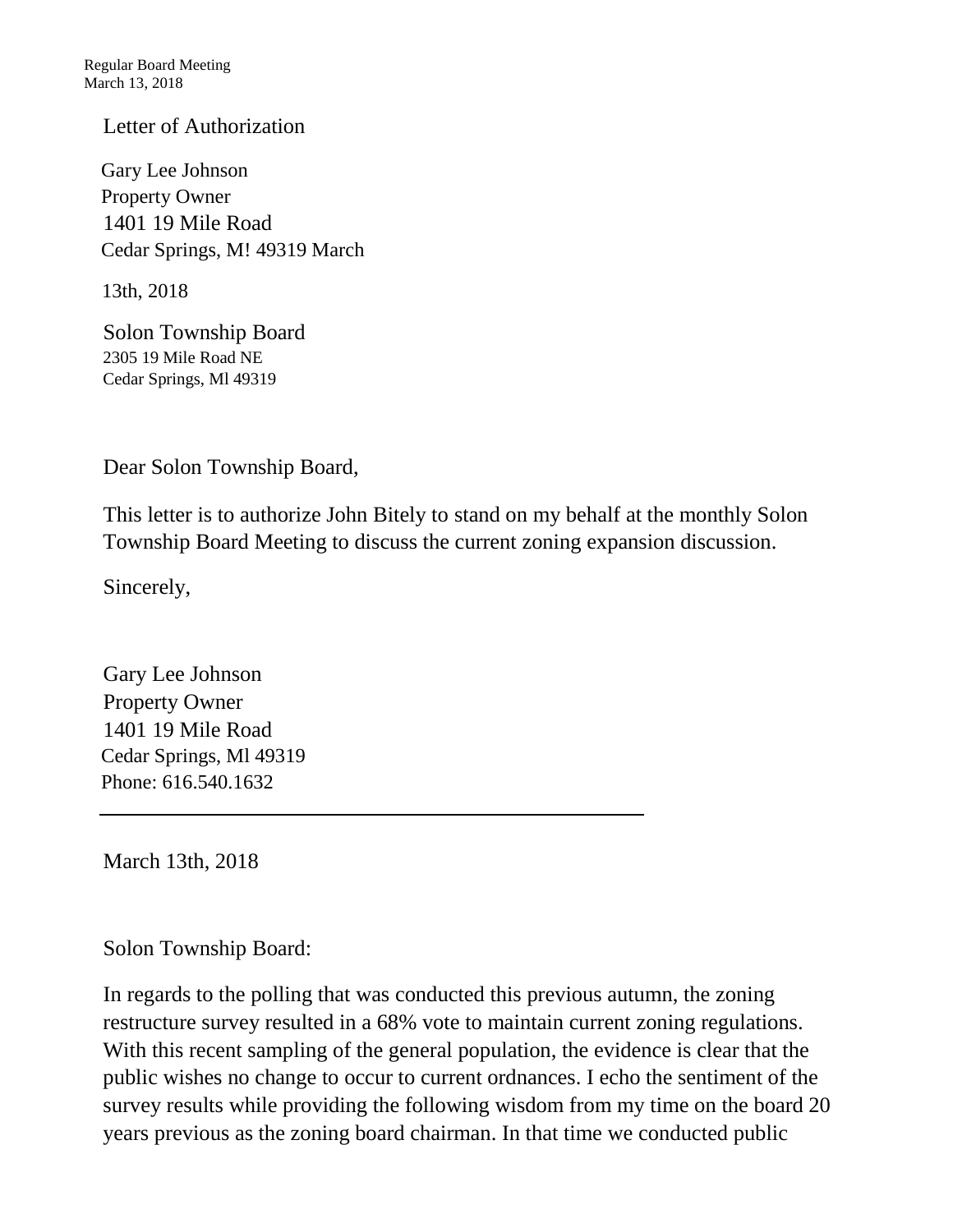hearings on the conversation of expansion and found no community interest, nor benefit to the township, in increasing the minimum from one to two acres. Should you proceed forward against the judgement of the public, then as a previous township governing member, I suggest that the property taxes be lowered as a concession to the property owners on the two acre lots.

I urge you to listen to the constituents that were polled to maintain the current zoning definition of a one acre minimum.

Sincerely,

Gary Lee Johnson Property Owner 1401 19 Mile Road Cedar Springs, Ml 49319 Phone: 616.540.1632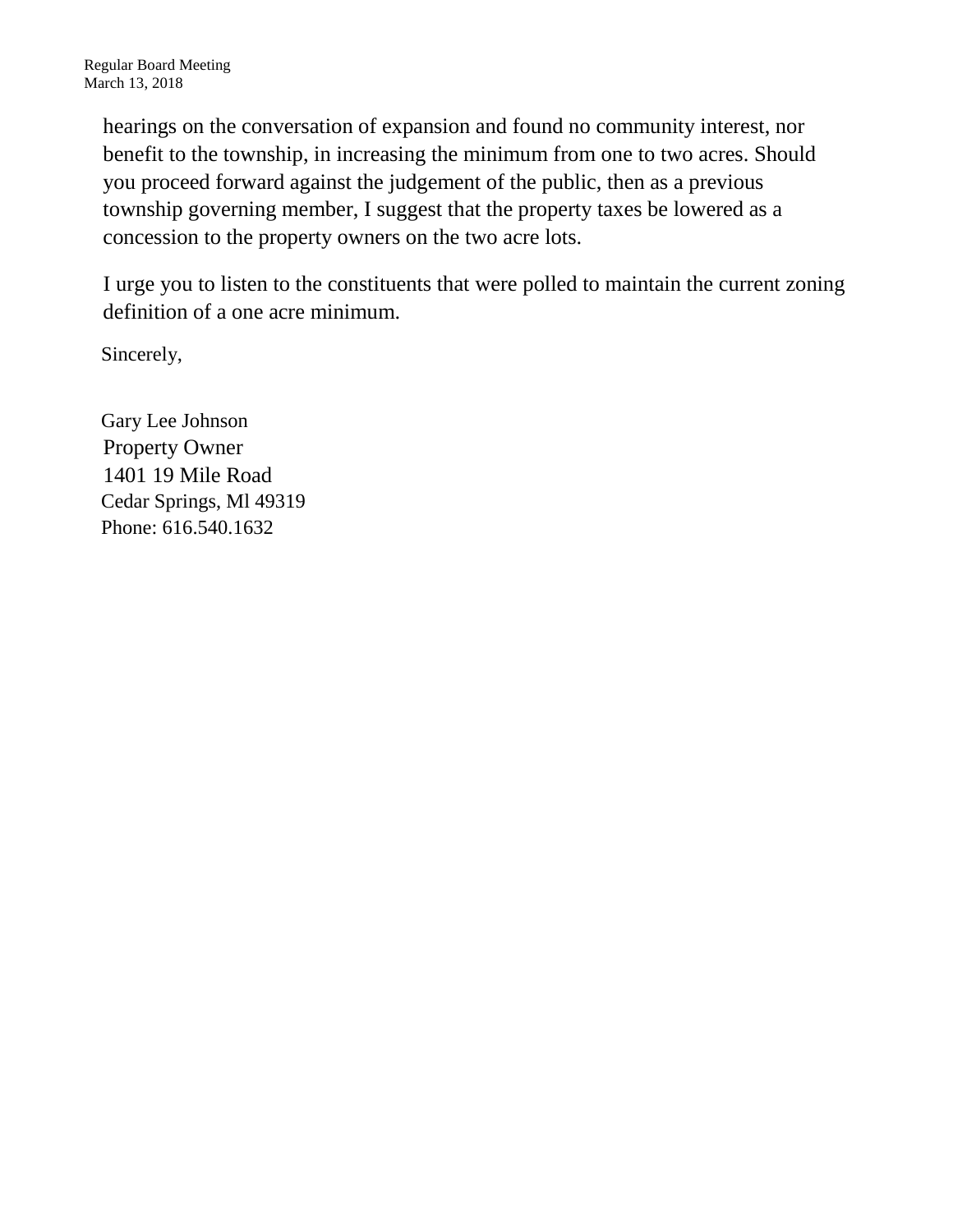Regular Board Meeting March 13, 2018

Solon Township 15185 Algoma Avenue NE Cedar Springs, Ml 49319

#### RE: Proposed Rezoning of Ashton Meadows

Dear Solon Township:

Sable is the owner of certain land located off 19 Mile Road in Solon Township ("the Township"), currently zoned Agricultural/Residential. Under S5.04 of the existing Solon Township Zoning Ordinance, developments on property zoned Agricultural/Residential must have minimum lot sizes of 1 acre. Sable submitted to the Township a proposed site condominium development consisting of 109 units, entitled "Ashton Meadows." The Township approved the site condominium development on August 9, 2005 as an Open Space Preservation Development pursuant to Chapter 13A of the Solon Township Zoning Ordinance.

Sable recently learned that the Township has issued a moratorium on building permits and plans to selectively rezone portions of the Agricultural/Residentjal district. The Township's proposed Master Plan would modify a portion of the Agricultural/Resident—including the site of Ashton Meadows.

Sable objects to the proposed rezoning of Ashton Meadows. The Township's **Proposed Master Plan frustrates Sable's legitimate, investment-backed expectations** created when the Township approved the Ashton Meadows site condominium development. The proposed Master Plan exempts from rezoning the land to north, east, and south of Ashton Meadows, but increases the Ashton Meadows minimum lot size. The anticipated rezoning was drawn to - frustrate and impair the Ashton Meadows development. This selective and discriminatory rezoning is not cloaked with the presumption of constitutionality that generally protects zoning designations. See Kropf v City of Sterling Heights, 391 Mich 139, 170-171; 215 NW2d 179 (1974). Any individualized rezoning targeting a particular landowner is illegal. Anderson v Highland Twp, 21 Mich App 64, 75; 174 NW2d 909 (1969).

The August 9, 2005 approved Open Space Preservation Development cannot be modified in any respect without Sable's consent. Pursuant to S 13A.06 of the Solon Township Zoning Ordinance: "An approved clustered site plan and any conditions imposed upon its approval shall not be chanqed except under the mutual consent of the Planning Commission and the applicant, except as otherwise stated below with respect to a minor change." Here, the Township's proposed selective rezoning is a major change to which Sable does not consent.

Sable respectfully requests that the Township exempt the Ashton Meadows development from any proposed rezoning, or that the Township revise its proposed Master Plan to exclude Ashton Meadows from the area to be rezoned for 2-acre-minimum löts.